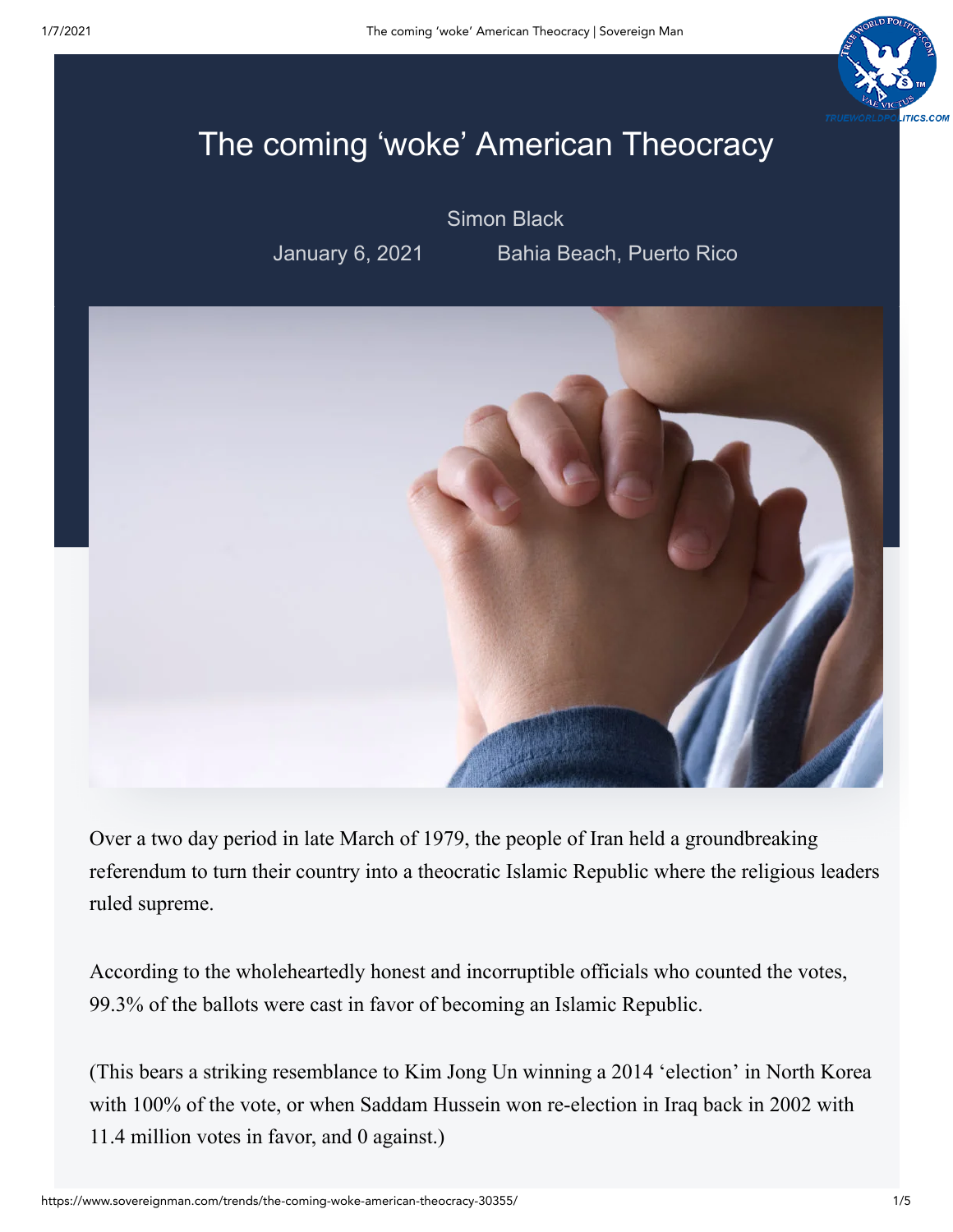Within months, a new constitution was drafted, and Iran became a theocracy.

In a theocracy, the rules and rituals of the official state religion become pervasive in everything– politics, education, business, news, entertainment, and even your daily routine– regardless of whether or not you're a believer… if you're even allowed to be a non-believer.

In its own way, the United States (and much of the West) is rapidly becoming a theocracy where the woke leftist religion similarly pervades our daily lives.

We can already see it.

Just look at the education system, where schools and universities are indoctrinating young people into the virtues of Marxism, Critical Race Theory, and other woke pseudoscience topics.

Children are taught to view themselves as oppressors or victims, and to judge themselves (and others) not based on the content of their character, but on the color of their skin.

And even basic subjects are being radicalized.

The United States was founded in 1619. Biology is intolerant.  $2 + 2 = 4$  "reeks of white supremacist patriarchy".

Entertainment is dominated by these same ideals. You can't even watch a basketball game anymore without having a woke agenda thrust in your face.

And the mainstream media is clearly playing a major role in championing these principles to the public, including shaming of any intellectual dissent and burying information they don't want you to see.

Big businesses have completely sold out to the wokists. Huge brands like Gillette wag their fingers at their own consumers, presuming that all men are sleazy, oppressive scumbags.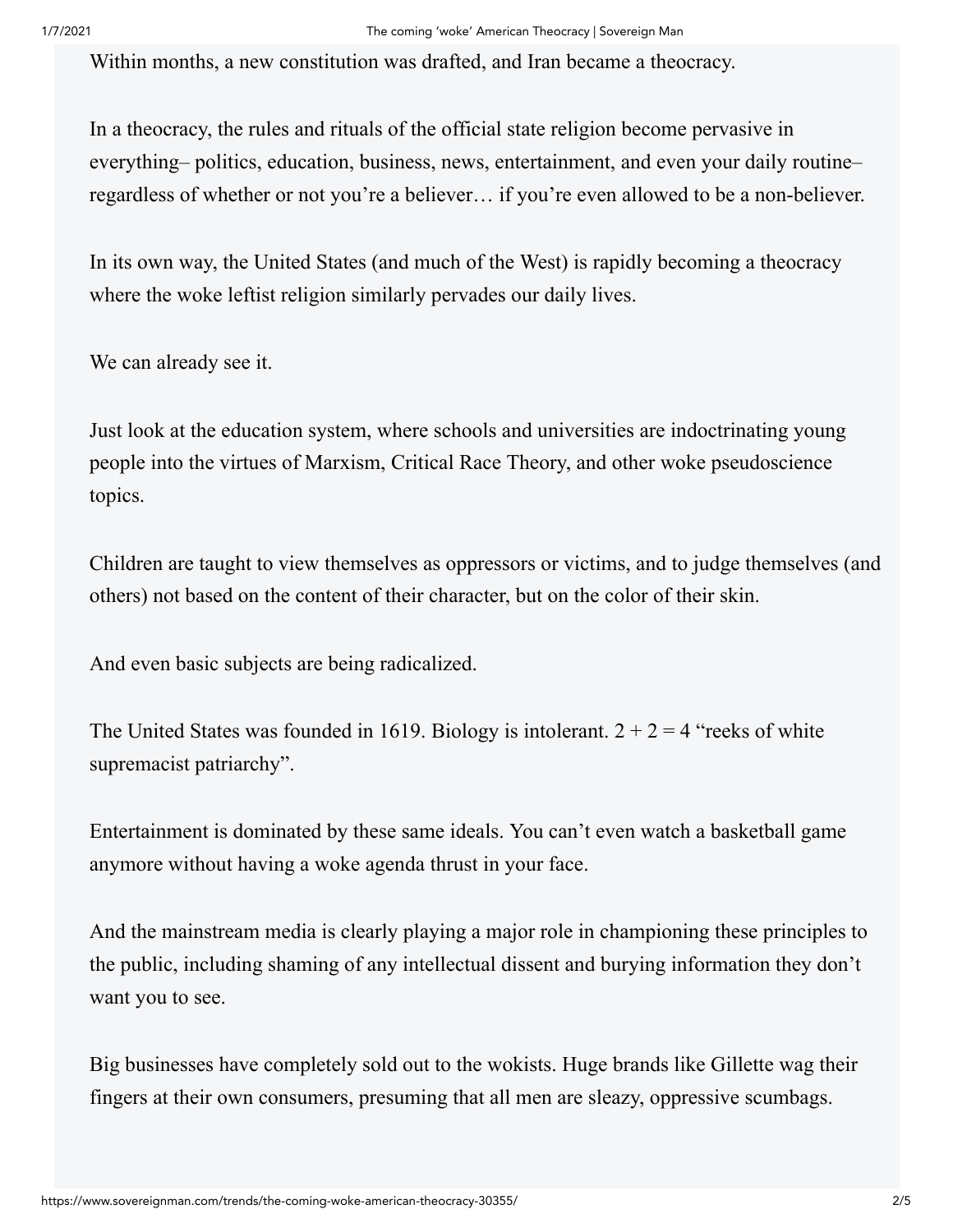Tech companies which once stood for the free-flow of information are zealously censoring content.

And most large companies are now overtly prioritizing top executives and directors based on identity characteristics like race, sexual orientation, and gender, rather than talent and integrity.

(Ironically they all sing the praises of the Chinese Communist Party, which is conspicuously exempt from abiding by these fanatical woke principles.)

The wokist religion is invading daily life as well. You must participate in the rituals– raise a fist in solidarity, say the names, support the peaceful protesters, etc.

Any dissent is greeted with rage and cancellation. Daring to utter the words 'all lives matter' can result in you losing your friends, your business, and your reputation.

You must use only the words that have been prescribed. For example, "women" has been replaced with "people who menstruate."

(And you must feign OUTRAGE on social media when someone uses the incorrect words.)

This 1984-style language cleanse has become so ridiculous that even the word "pedophile" is being quietly replaced with "minor-attracted person" so as not to 'unfairly' stigmatize… the pedophiles.

This religion is also a major influence in government now.

Elected leaders rush to show their constituents how pious and virtuous they are, whether they're kneeling in solidarity for a photo opp, or changing their own rules to banish genderspecific language in the House of Representatives.

And we saw last year how government policy has started to become driven by the supreme religious leaders, i.e. American Ayatollahs who wield extraordinary, unelected power.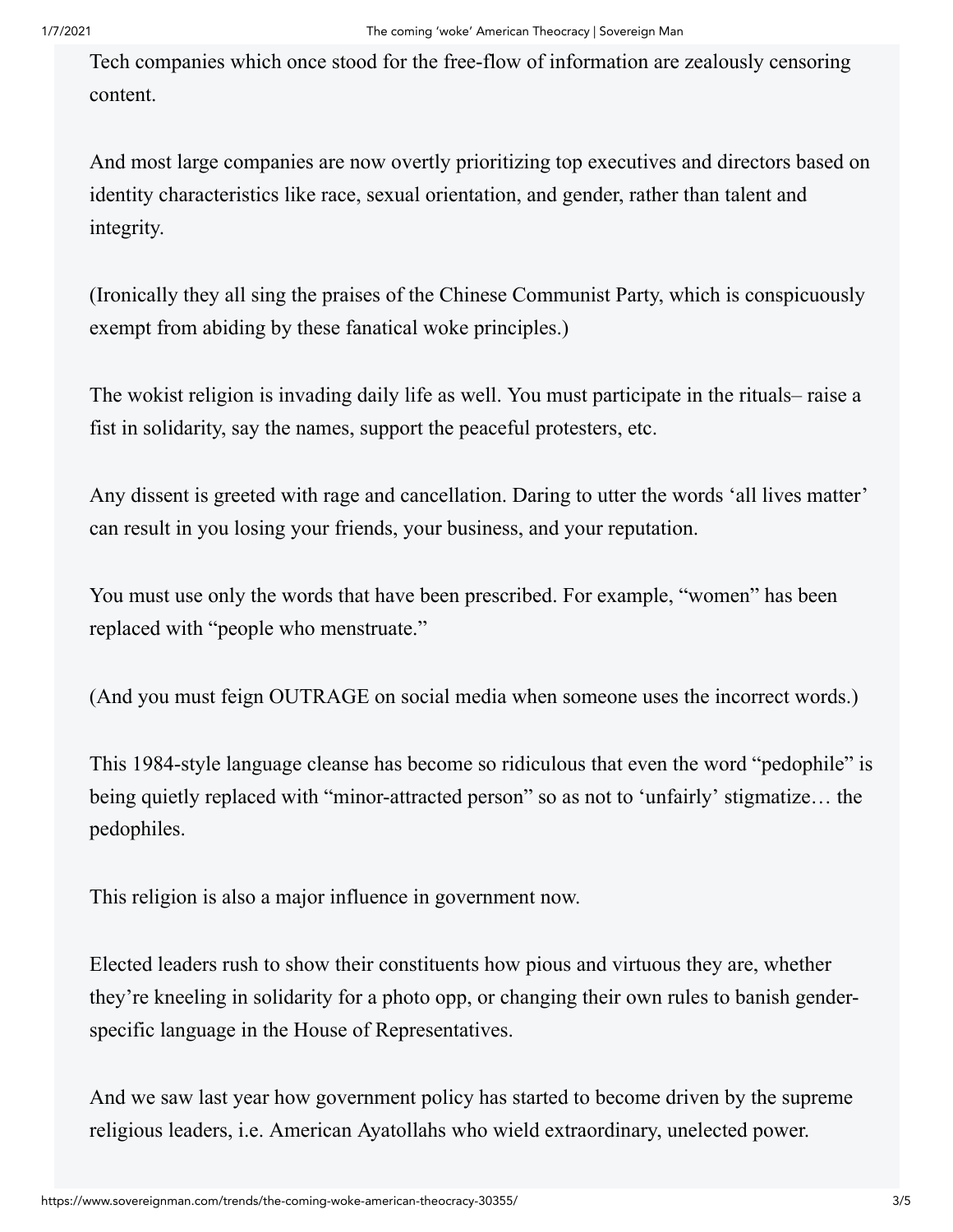They control a perpetually outraged Twitter mob through hashtags and memes. They get to tell people whose life does and doesn't matter… who's an oppressor and who's a victim. And they rake in hundreds of millions of dollars in donations with zero oversight or transparency.

It's important to point out that this new woke fanaticism is a polytheistic religion with many gods to exalt.

There are the cultural gods whose followers wage jihad peacefully protest against everything in their path– monuments, buildings, and businesses run by infidel non-believers.

But there are also fanatics who worship Covid… or more appropriately, they worship the FEAR of Covid.

Theirs is a god of panic and outrage who demands strict obedience.

And they follow the commandment to terrorize anyone who isn't afraid or commits the blasphemy of asking a rational question about the disease or a vaccine.

There are also the Marxist gods, whose worshipers demand you make a routine sacrifice of your hard work to the failed altar of Communism.

And there are plenty of other gods in the mix, like the Green gods whose devoted followers at the World Economic Forum want to eliminate cows and condition humans to eat weeds and "drink toilet water" because of climate change.

It is a busy religion indeed.

Bear in mind that I'm not talking about the future here; this fanaticism has already taken hold in the Land of the Free, and much of the West.

And given what's happened over the past several days and weeks, there's plenty of runway for those in power to hit the accelerator.